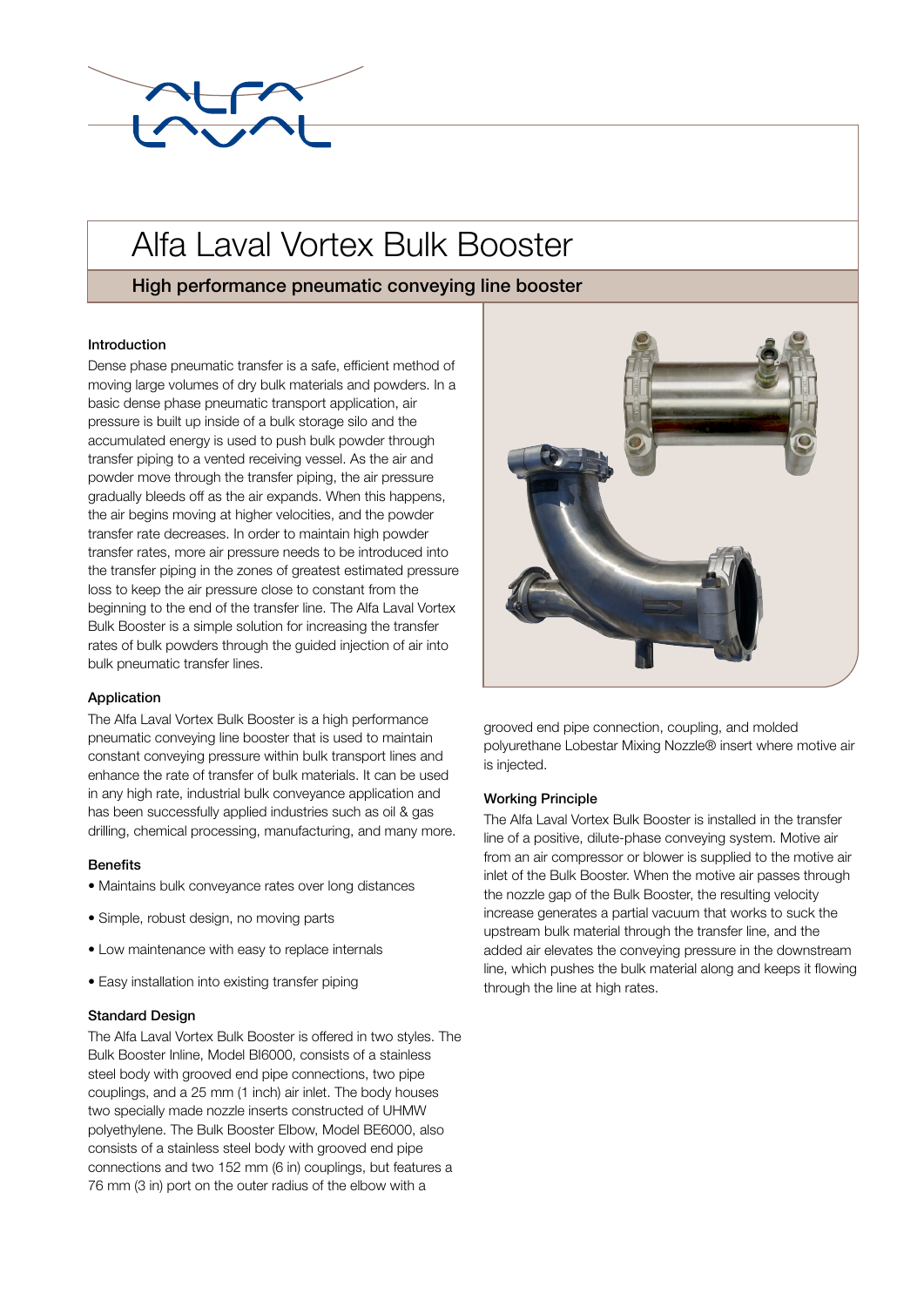## Technical Data

| <b>Model Number</b>       | <b>BI6000</b>                    | <b>BE6000</b>                    |
|---------------------------|----------------------------------|----------------------------------|
| Transfer line connections | 152 mm (6 in) grooved end pipe   | 152 mm (6 in) grooved end pipe   |
| Motive air connections    | 26 mm (1 in) female NPT          | 76 mm (3 in) grooved end pipe    |
| <b>Body Material</b>      | 304 stainless steel              | 304 stainless steel              |
| <b>Insert Material</b>    | UHMW polyethylene                | Molded polyurethane              |
| Gaskets                   | Buna                             | Buna                             |
| Weight                    | 21 kg (46 lbs)                   | 29.5 kg (65 lbs)                 |
| Design Temperature        | -28.8°C to 57°C (-20°F to 135°F) | -28.8°C to 57°C (-20°F to 135°F) |

## Dimensional Drawings



| Model BI6000 |  |
|--------------|--|
|              |  |

| טטטען וטשטוא   |              |
|----------------|--------------|
| W1             | $\cap \cap$  |
| W <sub>2</sub> | $\sim$<br>mm |
|                |              |